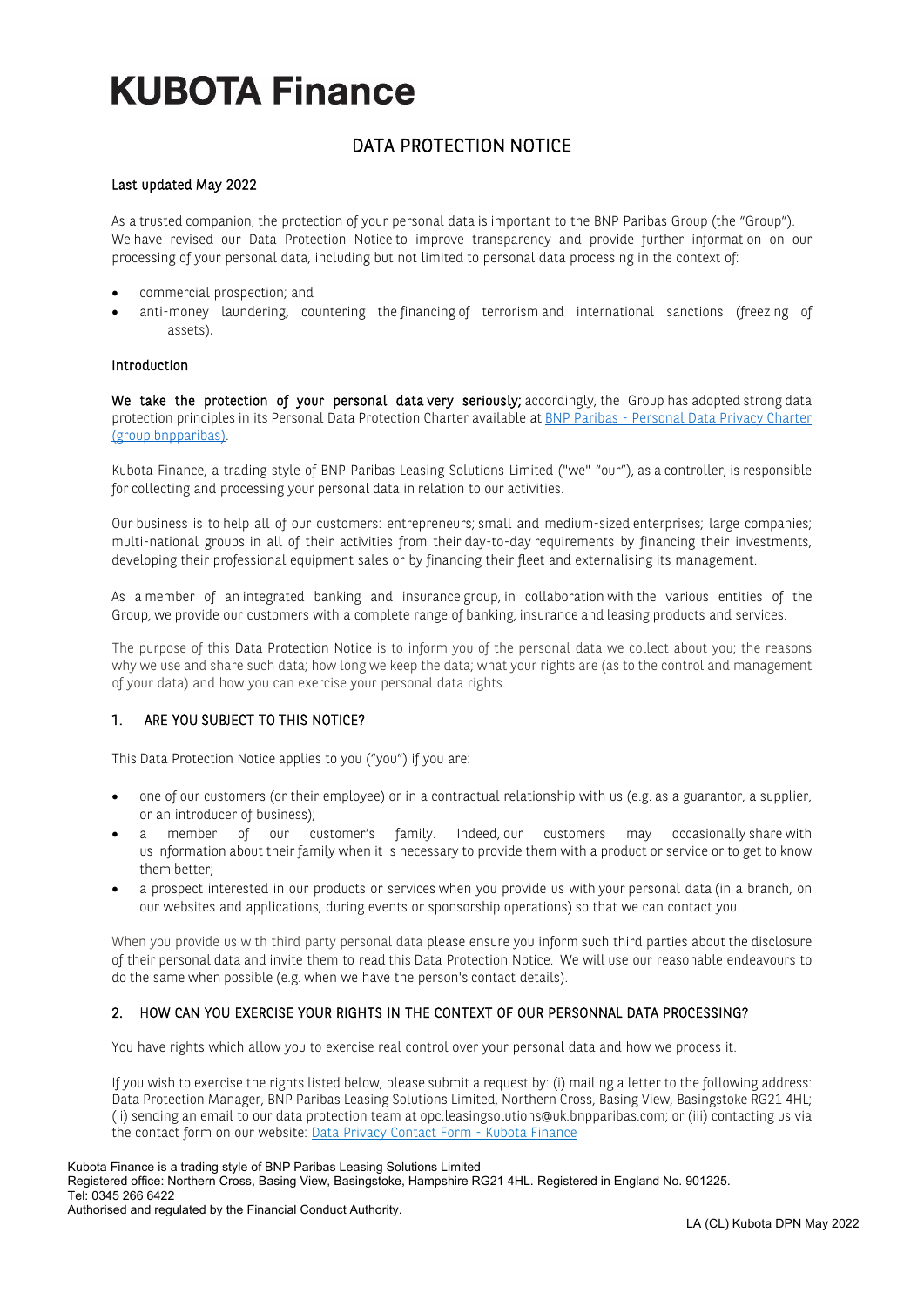If you have any questions relating to our use of your personal data under this Data Protection Notice, please contact our Data Protection Officer by completing the form at the following address [Data Privacy Contact Form -](http://www.kubotafinance.co.uk/data-privacy-contact-form/) Kubota [Finance.](http://www.kubotafinance.co.uk/data-privacy-contact-form/)

#### 1. You can request access to your personal data

We will provide you with a copy of your personal data promptly upon request, together with information relating to its processing.

Your right of access to your personal data may, in some cases, be limited by applicable law and/or regulation. For example regulations relating to anti-money laundering and countering the financing of terrorism prohibits us from giving you direct access to your personal data processed for this purpose. In this case, you must exercise your right of access with the UK Information Commissioner's Office ("ICO"), which may request the data from us.

#### 2. You can ask for the correction of your personal data

Where you consider that your personal data is inaccurate or incomplete, you can request that we modify or complete such personal data. In some cases you may be required to provide supporting documentation.

#### 3. You can request the deletion of your personal data

If you wish, you may request the deletion of your personal data, to the extent permitted by law.

#### 4. You can object to the processing of your personal data based on legitimate interests

If you do not agree with a processing activity based on a legitimate interest, you can object to it, on grounds relating to your particular situation, by informing us precisely of the processing activity involved and the reasons for your objection. We will cease processing your personal data unless there are compelling legitimate grounds for doing so or it is necessary for the establishment, exercise or defence of legal claims.

#### 5. You can object to the processing of your personal data for direct marketing purposes

You have the right to object at any time to the processing of your personal data for direct marketing purposes, including profiling, insofar as it is linked to such direct marketing.

### 6. You can suspend the use of your personal data

If you query the accuracy of the personal data we use we will review and/or verify the accuracy of the personal data. If you object to the personal data we process we will review the basis of the processing. You may request that we suspend the use of your personal data while we review your query or objection.

## 7. You have rights against an automated decision

You have the right not to be subject to a decision based solely on automated processing, including profiling, which produces legal effects concerning you or otherwise significantly affects you. However, we may automate such a decision if it is necessary for the entering into or performance of a contract between us, authorised by law or regulation or if you have given your explicit consent.

In any event, you have the right to challenge the decision, express your views and/or request the intervention of a competent person to review the decision.

#### 8. You can withdraw your consent

If you have given your consent to the processing of your personal data, you can withdraw this consent at any time.

#### 9. You can request the portability of part of your personal data

Kubota Finance is a trading style of BNP Paribas Leasing Solutions Limited Registered office: Northern Cross, Basing View, Basingstoke, Hampshire RG21 4HL. Registered in England No. 901225. Tel: 0345 266 6422 Authorised and regulated by the Financial Conduct Authority.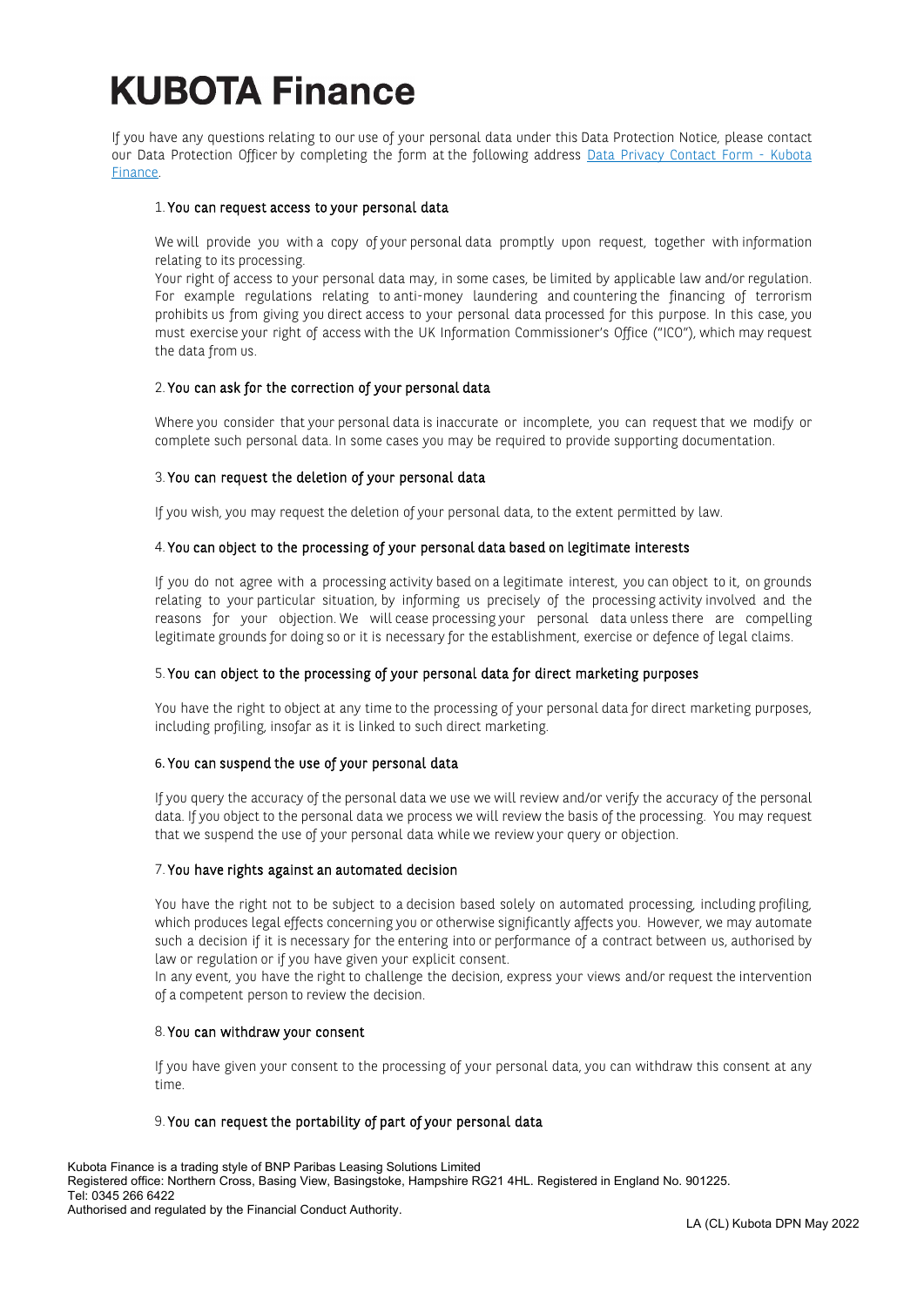You may request a copy of the personal data that you have provided to us in a structured, commonly used and machine-readable format. Where technically feasible, you may request that we transmit this copy to a third party.

### 10. How to file a complaint with the ICO

In addition to the rights mentioned above, you may lodge a complaint with the competent supervisory authority, the ICO, at Wycliffe House, Water Lane, Wilmslow, Cheshire, SK9 5AF, telephone 0303 123 1113. Further details are found at [https://ico.org.uk](https://ico.org.uk/)

## 3. WHY AND ON WHICH LEGAL BASIS DO WE USE YOUR PERSONAL DATA?

In this section we explain why we process your personal data and the legal basis for doing so.

### 3.1 Your personal data is processed to comply with our various legal and/or regulatory obligations

Your personal data is processed, where necessary, to enable us to comply with the laws and/or regulations to which we are subject, including banking and financial regulations.

### 3.1.1 We use your personal data to:

- monitor operations and transactions to identify those which deviate from the normal routine/patterns;
- prevent and detect money laundering and financing of terrorism and comply with regulations relating to sanctions and embargoes through Know Your Customer ("kyc") processes (to identify you, verify your identity, screen your details against sanctions lists and determine your profile);
- monitor and report risks (financial, credit, legal, compliance or reputational risks etc.) that the BNP Paribas Group could incur in the context of its activities;
- record, when necessary, phone calls, chats, e-mail, etc. notwithstanding other usages described hereafter;
- assist the fight against tax fraud and fulfil tax control;
- record transactions for accounting purposes;
- prevent, detect and report risks related to Corporate Social Responsibility and sustainable development;
- detect and prevent bribery;
- detect and manage suspicious orders and transactions;
- comply with the provisions applicable to trust service providers issuing electronic signature certificates;
- exchange and report different operations, transactions or orders or reply to an official request from duly authorized local or foreign financial, tax, administrative, criminal or judicial authorities, arbitrators or mediators, law enforcement, state agencies or public bodies.

## 3.1.2 We also process your personal data for anti-money laundering and countering of the financing of terrorism purposes

As part of a banking group, we must have a robust system of anti-money laundering and countering of terrorism financing (AML/TF) in each of our entities managed centrally, as well as a system for applying local, European and international sanctions.

In this context, we are joint controllers with BNP Paribas SA, the parent company of the Group (the term "We" in this section also includes BNP Paribas SA).

The processing activities performed to meet these legal obligations are detailed in Appendix 1.

#### 3.2 Your personal data is processed to perform a contract to which you are a party or pre-contractual measures taken at your request

Kubota Finance is a trading style of BNP Paribas Leasing Solutions Limited

Registered office: Northern Cross, Basing View, Basingstoke, Hampshire RG21 4HL. Registered in England No. 901225. Tel: 0345 266 6422

Authorised and regulated by the Financial Conduct Authority.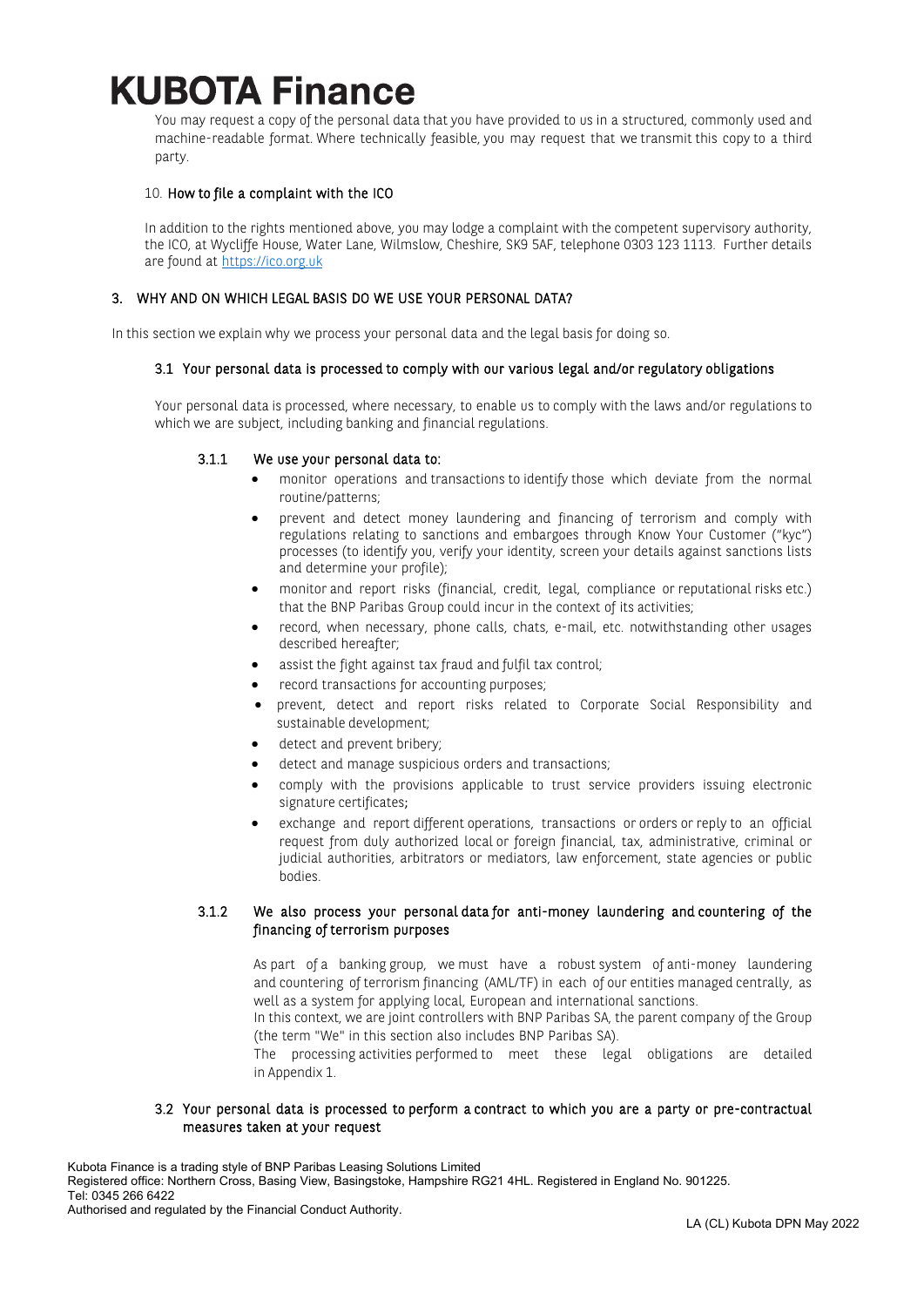Your personal data is processed when it is necessary to enter into or perform a contract to:

- define your credit risk score and your reimbursement capacity;
- evaluate (e.g., on the basis of your credit risk score) if we can offer you a product or service and under which conditions (e.g., price);
- provide you with the products and services subscribed to under the applicable contract;
- manage payment incidents and unpaid amounts; and
- respond to your requests and assist you.

## 3.3 Your personal data is processed to fulfil our legitimate interest or that of a third party

Where we base a processing activity on legitimate interest, we balance that interest against your interests or fundamental rights and freedoms to ensure that there is a fair balance between them. If you would like more information about the legitimate interest pursued by a processing activity, please contact us using the contact details provided in section 9 "HOW TO CONTACT US" below.

### 3.3.1 In the course of our business as a financial institution, we use your personal data to:

- manage the risks to which we are exposed:
	- o we keep evidence of operations or transactions, including in electronic evidence;
	- o we carry out the collection of receivables;
	- o we manage legal claims and defend our position in the event of litigation;
	- o we develop individual statistical models in order to help define your creditworthiness;
	- o we consult and exchange data with credit agencies to identify credit risks.
	- enhance cyber security, manage our platforms and websites, and ensure business continuity.
	- use video surveillance to prevent personal injury and damage to people and property.
	- enhance the automation and efficiency of our operational processes and customer services.
	- carry out financial operations such as debt portfolio sales, securitizations, financing or refinancing of the Group.
	- conduct statistical studies and develop predictive and descriptive models for:
		- o commercial purposes: to identify the products and services that could best meet your needs, to create new offers or identify new trends among our customers, to develop our commercial policy taking into account our customers' preferences;
		- o safety purposes: to prevent potential incidents and enhance safety manageme nt;
		- o compliance purposes (e.g., anti-money laundering and countering the financing of terrorism) and risk management;
		- o anti-fraud purposes.
	- organising contests, lotteries, promotional operations, conduct opinion and customer satisfaction surveys.

### 3.3.2 We use your personal data to send you commercial offers by electronic means, post and phone

As part of the BNP Paribas Group, we want to be able to offer you access to the full range of products and services that best meet your needs.

Unless you object, we may send you offers electronically for our products and services and those of the Group provided these are related to your professional activity.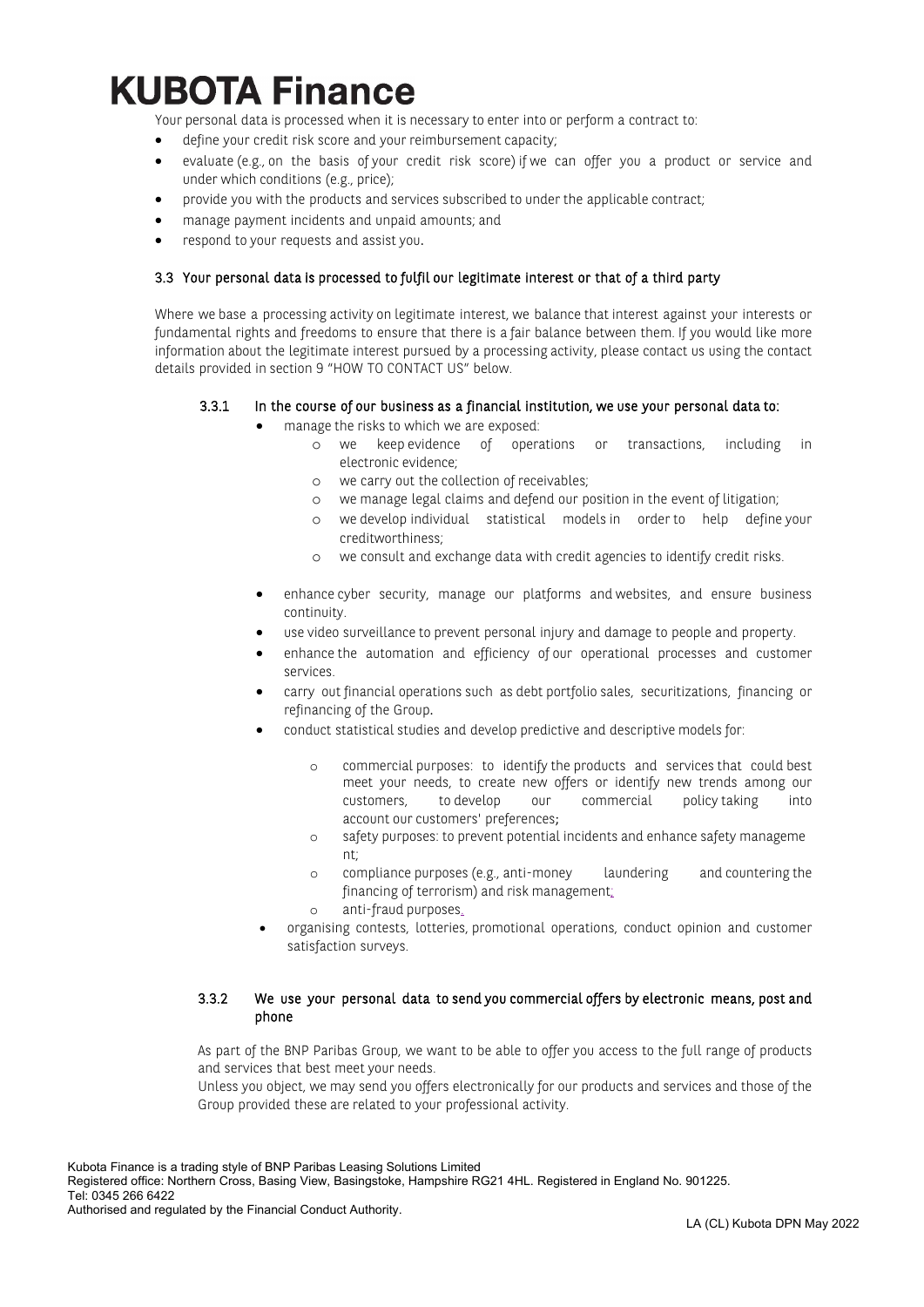We may also send you, by phone and post, unless you object, offers concerning our products and services as well as those of the Group and our trusted partners.

### 3.3.3 We analyse your personal data to perform standard profiling to personalize our products and offers

To enhance your experience and satisfaction, we need to determine to which customer group you belong. For this purpose, we build a standard profile from relevant data that we select from the following information:

- what you have directly communicated to us during our interactions with you or when you subscribe to a product or service;
- resulting from your use of our products or services;
- from your use of our various channels: websites and applications (e.g., if you are digitally aware, if you prefer a customer journey to subscribe to a product, or service with more autonomy (selfcare));

Unless you object, we will perform this customization based on standard profiling. If you consent, we may go further to better meet your specific needs by offering you products and services tailored to you.

### 3.4 Your personal data are processed if you have given your consent

For some processing of personal data, we will give you specific information and ask for your consent. Of course, you can withhold your consent or, if given, withdraw your consent at any time. In particular, we ask for your consent for:

- 
- tailor-made customization of our offers and products or services based on more sophisticated profiling to anticipate your needs and behaviours;
- any electronic offer for products and services not related to your professional activity;
- use of your navigation data (cookies) for commercial purposes or to enhance the knowledge of your profile.

You may be asked for further consent to process your personal data where necessary.

## 4. WHAT TYPES OF PERSONAL DATA DO WE COLLECT?

We collect and use your personal data meaning any information that identifies or, together with other information, can be used to identify you.

Depending, among others, on the types of product or service we provide to you and the interactions we have with you, we collect various types of personal data about you, including:

- identification information (e.g. full name, identity (e.g. copy passport, driving licence), nationality, place and date of birth, gender, photograph);
- contact information private or professional (e.g. postal and e-mail address, phone number etc.);
- family situation
- economic, financial and tax information (e.g. tax ID, tax status, income and other revenues, financial data);
- education and employment information (e.g. level of education, employment, employer's name, remuneration);
- banking and financial information (e.g. bank account details, products and services owned and used, credit card number, credit history, any defaults in making payments);
- transaction data (including full beneficiary names, address and transaction details including communications on bank transfers of the underlying transaction);
- data relating to your habits and preferences (data which relates to your use of our products and services);
- data from your interactions with us: our branches (contact reports), our internet websites, our apps, our social media pages (connection and tracking data such as cookies, connection to online services, IP address), meetings, calls, chats, emails, interviews, phone conversations;
- video protection (including CCTV) and geolocation ;
- information about your device (including MAC address, technical specifications and uniquely identifying data); and
- login credentials used to connect to BNP Paribas' website and apps.

Kubota Finance is a trading style of BNP Paribas Leasing Solutions Limited Registered office: Northern Cross, Basing View, Basingstoke, Hampshire RG21 4HL. Registered in England No. 901225. Tel: 0345 266 6422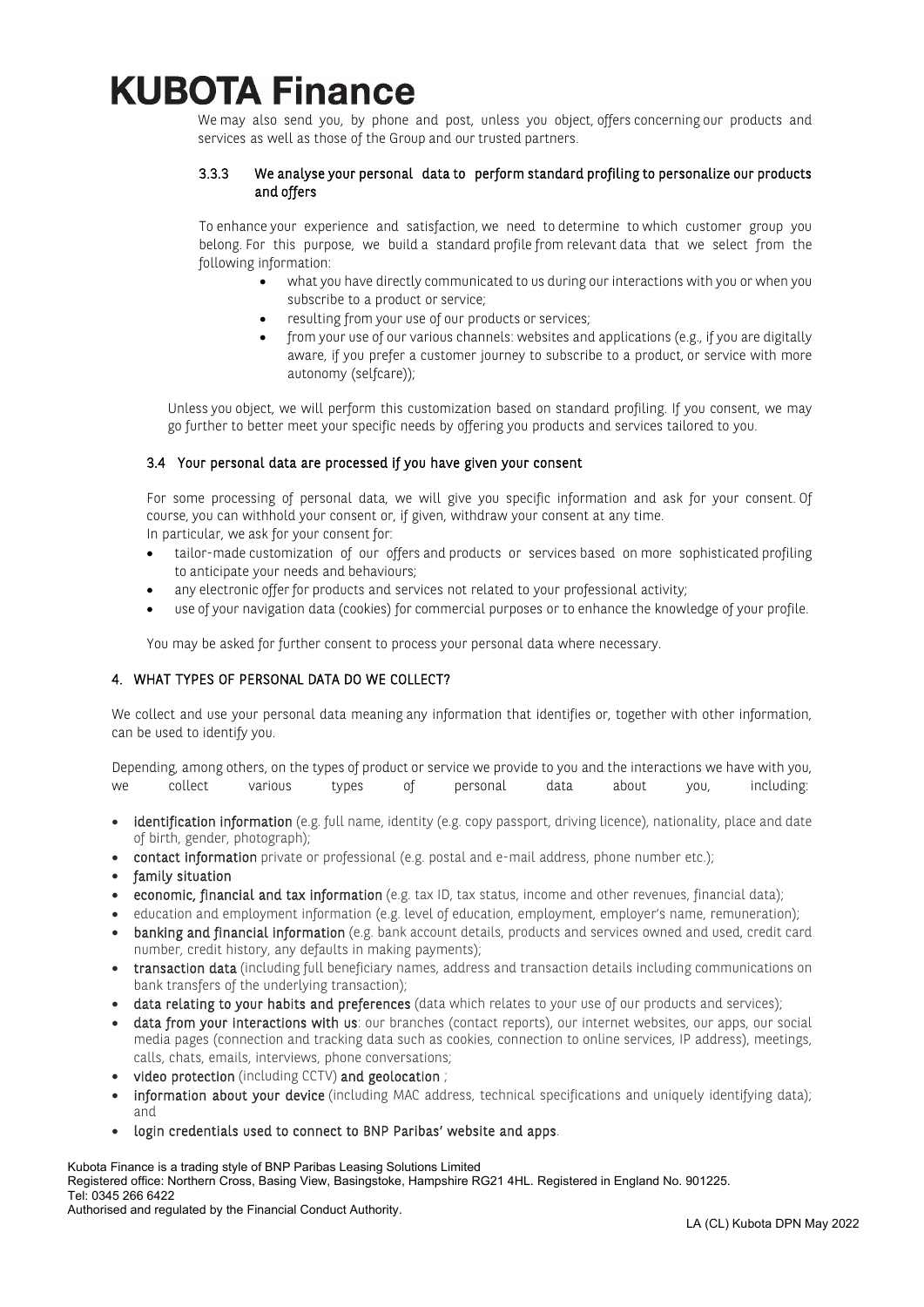We may collect sensitive data such as health data, data relating to criminal offences, subject to compliance with the strict conditions set out in data protection regulations.

Please note that you are not required to provide any of the personal data that we request. However, your failure to do so may result in us being unable to open or maintain your account or to provide you with services.

## 5. WHO DO WE COLLECT PERSONAL DATA FROM?

We collect personal data directly from you; however, we may also collect personal data from other sources. We sometimes collect data from public sources:

- publications/databases made available by official authorities or third parties (e.g., the Official Journal of the French Republic, the Trade and Companies Register, databases managed by the supervisory authorities of the financial sector);
- websites/social media pages of legal entities or business clients containing information that you have disclosed (e.g., your own website);
- public information such as that published in the press.

We also collect personal data from third parties:

- from other BNP Paribas Group entities;
- from our customers;
- from our business partners or business introducers;
- from third parties such as credit reference agencies and fraud prevention agencies;
- from data brokers who are responsible for ensuring that they collect relevant information in a lawful manner.

### 6. WHO DO WE SHARE YOUR PERSONAL DATA WITH AND WHY?

#### a.With BNP Paribas Group's entities

As a member of the BNP Paribas Group, we work closely with the Group's other companies worldwide. Your personal data may therefore be shared between Group entities, where necessary, to:

- comply with our various legal and regulatory obligations described above;
- fulfil our legitimate interests which are:
	- o conduct statistical studies and develop predictive and descriptive models for business, security, compliance, risk management and anti-fraud purposes;
	- enhance the reliability of certain data about you held by other Group entities;
	- o offer you access to all of the Group's products and services that best meet your needs and wishes. This may include, for example, personal data being accessed and/or stored in: jurisdictions where investments are held; jurisdictions in which and through which transactions are effected; and jurisdictions from which you regularly receive or transmit information about your investments or your business with BNP Paribas;
	- o customize the content and prices of products and services;

#### b.With recipients outside the BNP Paribas Group and processors

In order to fulfil some of the purposes described in this Data Protection Notice, we may, where necessary, share your personal data with:

- processors which perform services on our behalf (e.g., IT services, logistics, printing services, telecommunication, debt collection, advisory and distribution and marketing).
- banking and commercial partners, business introducers, independent agents, intermediaries or brokers, financial institutions, counterparties, trade repositories with which we have a relationship if such transmission is required to allow us to provide you with the services and products or execute our contractual obligations or transactions (e.g., banks, correspondent banks, paying agents, exchange platforms, insurance companies, payment system operators, issuers or payment card intermediaries, mutual guarantee companies or financial guarantee institutions);
- local or foreign financial, tax, administrative, criminal or judicial authorities, arbitrators or mediators, public authorities or institutions (e.g., the *Banque de France*, *Caisse des dépôts et des Consignations*), to which we, or any member of the Group, are required to disclose pursuant to: o their request;

Kubota Finance is a trading style of BNP Paribas Leasing Solutions Limited Registered office: Northern Cross, Basing View, Basingstoke, Hampshire RG21 4HL. Registered in England No. 901225. Tel: 0345 266 6422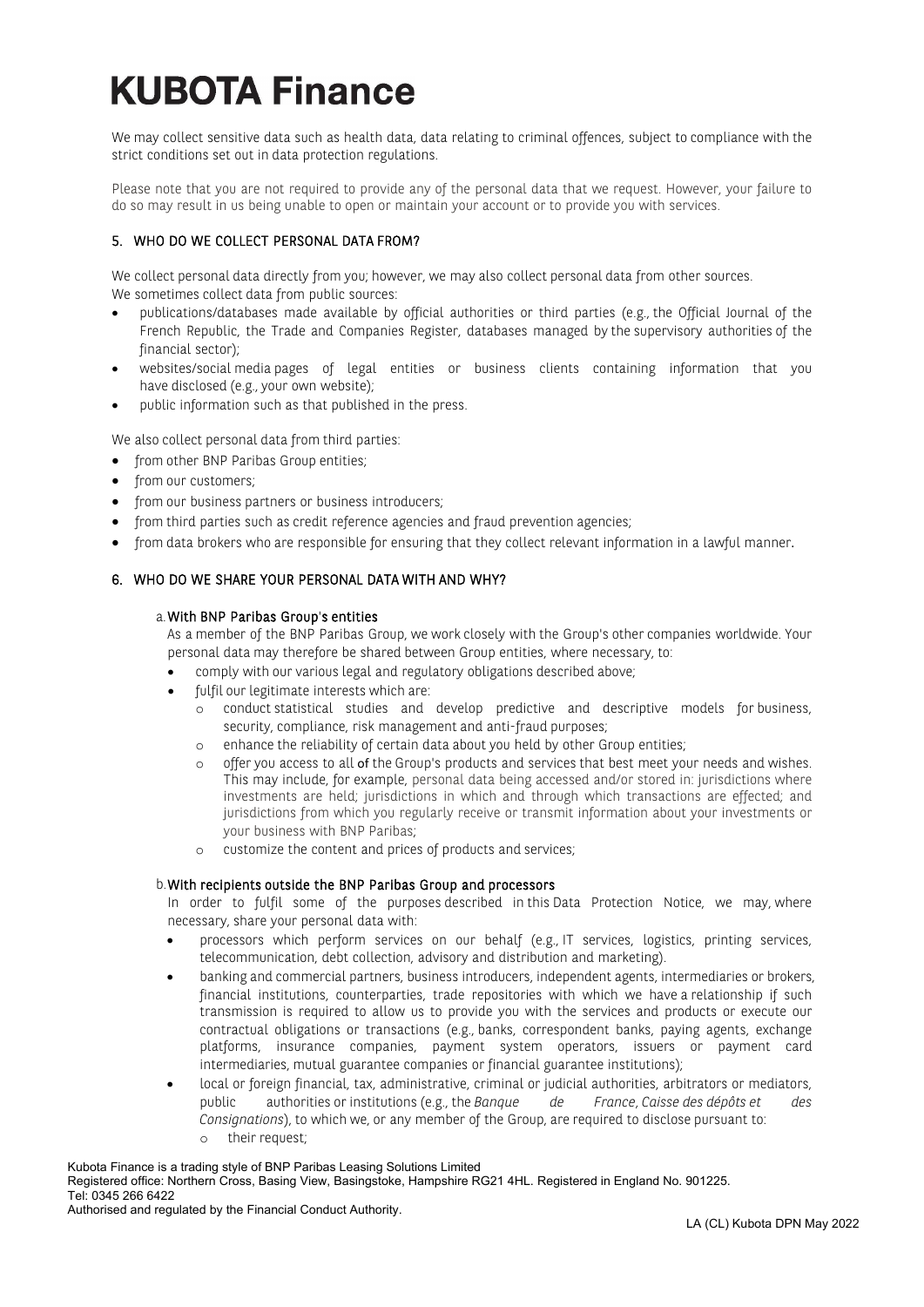- 
- o our defence, action or proceeding; o complying with a regulation or a recommendation issued from a competent authority applying to us or any member of the BNP Paribas Group;
- service providers or third party payment providers (information on your bank accounts), for the purposes of providing a payment initiation;
- certain regulated professions such as lawyers, notaries, or auditors when needed under specific circumstances (litigation, audit, etc.) as well as to our insurers or to an actual or proposed purchaser of the companies or businesses of the Group.

## 7. INTERNATIONAL TRANSFERS OF PERSONAL DATA

In case of international transfers originating from: (i) the European Economic Area ("EEA") to a non-EEA country, the transfer of your personal data may take place where the European Commission has recognised a non-EEA country, as providing an adequate level of data protection; or (ii) the United Kingdom ("UK") to a third country, the transfer of your personal data may take place where the UK Government has recognised the third country, as providing an adequate level of data protection. In such cases your personal data may be transferred on this basis.

For transfers to: (i) non-EEA countries where the level of protection has not been recognized as adequate by the European Commission; or (ii) third countries where the level of protection has not been recognized as adequate by the UK Government; we will either rely on a derogation applicable to the specific situation (e.g., if the transfer is necessary to perform our contract with you, such as when making an international payment) or implement one of the following safeguards to ensure the protection of your personal data:

- Standard contractual clauses approved by the European Commission or the UK Government (as applicable); or
- Binding corporate rules.

To obtain a copy of these safeguards or details on where they are available, you can send a written request as set out in section 9 below.

## 8. HOW LONG DO WE KEEP YOUR PERSONAL DATA?

We retain your personal data for the period necessary to comply with applicable laws and regulations, or for a period defined by our operational constraints, such as keeping our accounts, effective management of the client relationship, as well as to assert rights in court or to respond to requests from regulatory bodies.

## 9. HOW TO CONTACT US

If you have any questions relating to our use of your personal data under this Data Protection Notice, or if you would like a copy of this Data Protection Notice in your native language, please contact our Data Protection Manager via our website [kubotafinance.co.uk/data-privacy](http://www.kubotafinance.co.uk/data-privacy) or or by writing to our Data Protection Manager at BNP Paribas Leasing Solutions Limited, Northern Cross, Basing View, Basingstoke, Hampshire RG21 4HL.

## 10. HOW TO FOLLOW THE EVOLUTION OF THIS DATA PROTECTION NOTICE

In a world where technologies are constantly evolving, we regularly review this Data Protection Notice and update it as required.

We invite you to review the latest version of this document online, and we will inform you of any significant amendments through our website or through our standard communication channels.

Registered office: Northern Cross, Basing View, Basingstoke, Hampshire RG21 4HL. Registered in England No. 901225. Tel: 0345 266 6422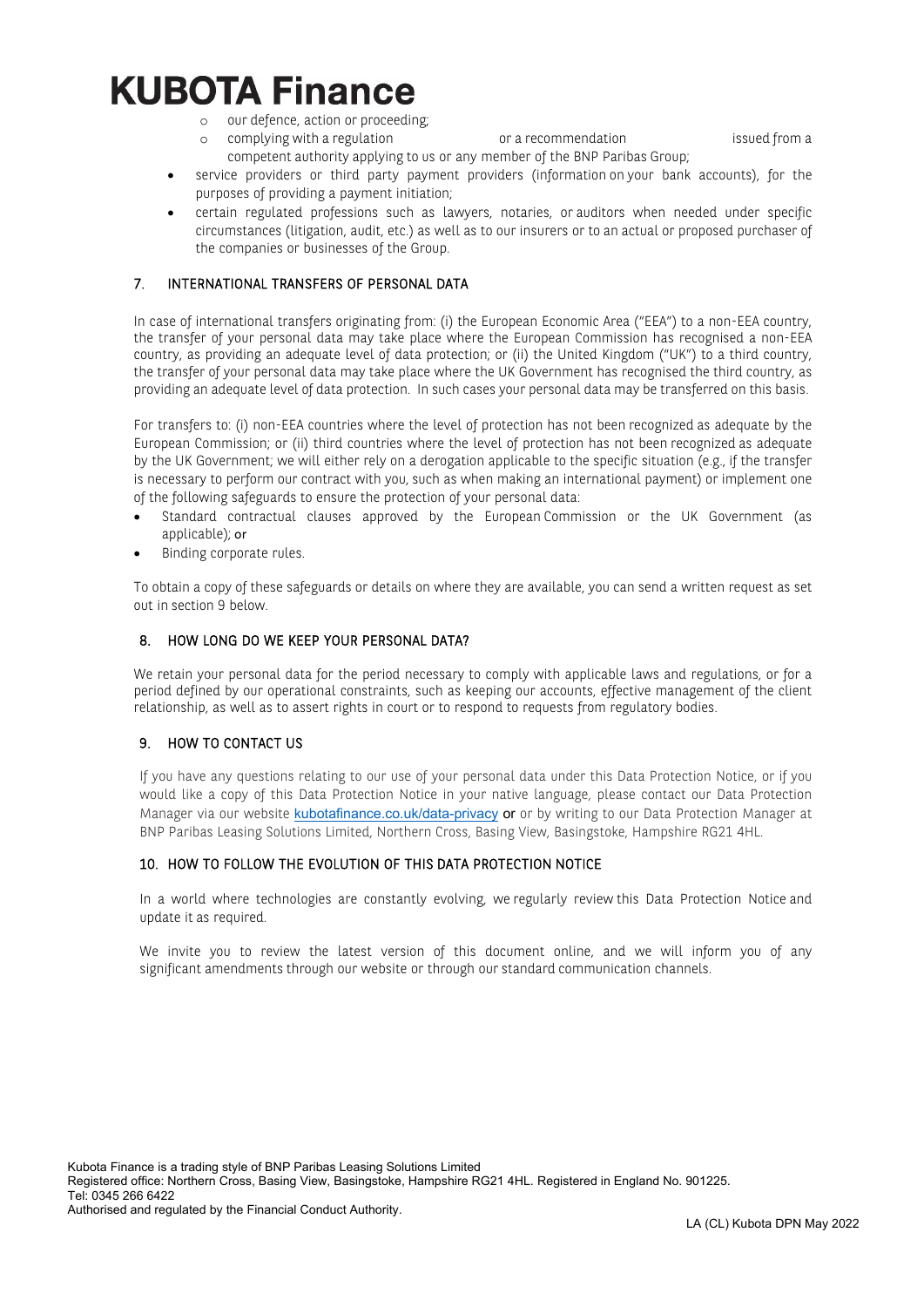Appendix 1

### Processing of personal data to combat money laundering and the financing of terrorism

We are part of the BNP Paribas banking Group ("Group") that must adopt and maintain programmes in respect of: (i) anti-money laundering and countering the financing of terrorism (AML/CFT); (ii) anti-corruption; and (iii) international Sanctions (i.e., any economic or trade sanctions, including associated laws, regulations, restrictive measures, embargoes, and asset freezing measures that are enacted, administered, imposed, or enforced by the French Republic, the European Union, the U.S. Department of the Treasury's Office of Foreign Assets Control, and any competent authority in territories where BNP Paribas Group is established) ((i) to (iii) together the "Programmes"). The Programmes, which extend to all Group entities are managed, in part, centrally.

In this context, we act as joint controllers together with BNP Paribas SA, the parent company of the BNP Paribas Group (the terms "we" and "our" when used in this appendix therefore also cover BNP Paribas SA).

To comply with our legal obligations relating to the Programmes, we carry out the processing operations listed below:

- A Know Your Customer (KYC) programme reasonably designed to identify, verify and update the identity of our customers, including where applicable, their respective beneficial owners and proxy holders;
- Enhanced due diligence for high-risk clients, Politically Exposed Persons or "PEPs" (PEPs are persons defined by the regulations who, due to their function or position (political, jurisdictional or administrative), are more exposed to these risks), and for situations of increased risk;
- Written policies, procedures and controls reasonably designed to ensure that we do not establish or maintain relationships with shell banks;
- A policy, based on the internal assessment of risks and of the economic situation, to generally not process or otherwise engage, regardless of the currency, in activity or business:
	- o for, on behalf of, or for the benefit of any individual, entity or organisation subject to Sanctions by the French Republic, the European Union, the United States, the United Nations, or, in certain cases, other local sanctions in territories where the Group operates;
	- o involving directly or indirectly sanctioned territories, including Crimea/Sevastopol, Cuba, Iran, North Korea, or Syria;
	- o involving financial institutions or territories which could be connected to or controlled by terrorist organisations, recognised as such by the relevant authorities in France, the European Union, the U.S. or the United Nations.
- Customer database screening and transaction filtering reasonably designed to ensure compliance with applicable laws;
- Systems and processes designed to detect and report suspicious activity to the relevant regulatory authorities;
- A compliance programme reasonably designed to prevent and detect bribery, corruption and unlawful influence pursuant to the French "*Sapin II*" Law, the U.S FCPA, and the UK Bribery Act.

In this context, we make use of:

- o services provided by external providers that maintain updated lists of PEPs such as Dow Jones Factiva (provided by Dow Jones & Company, Inc.) and the World-Check service (provided by REFINITIV, REFINITIV US LLC and London Bank of Exchanges);
- o public information available in the press on facts related to money laundering, the financing of terrorism or corruption;
- o knowledge of a risky behaviour or situation (existence of a suspicious transaction report or equivalent) that can be identified at the Group level.

We may have to deal with special categories of data or criminal data since the objective is to combat money laundering and the financing of terrorism.

We carry out these checks when you enter into a relationship with us, but also throughout the relationship we have with you, both on yourself and on the transactions you carry out. At the end of the relationship and if you have been the subject of an alert, this information will be stored in order to identify you and to adapt our controls if you enter into a new relationship with a Group entity, or in the context of a transaction to which you are a party.

#### Kubota Finance is a trading style of BNP Paribas Leasing Solutions Limited Registered office: Northern Cross, Basing View, Basingstoke, Hampshire RG21 4HL. Registered in England No. 901225. Tel: 0345 266 6422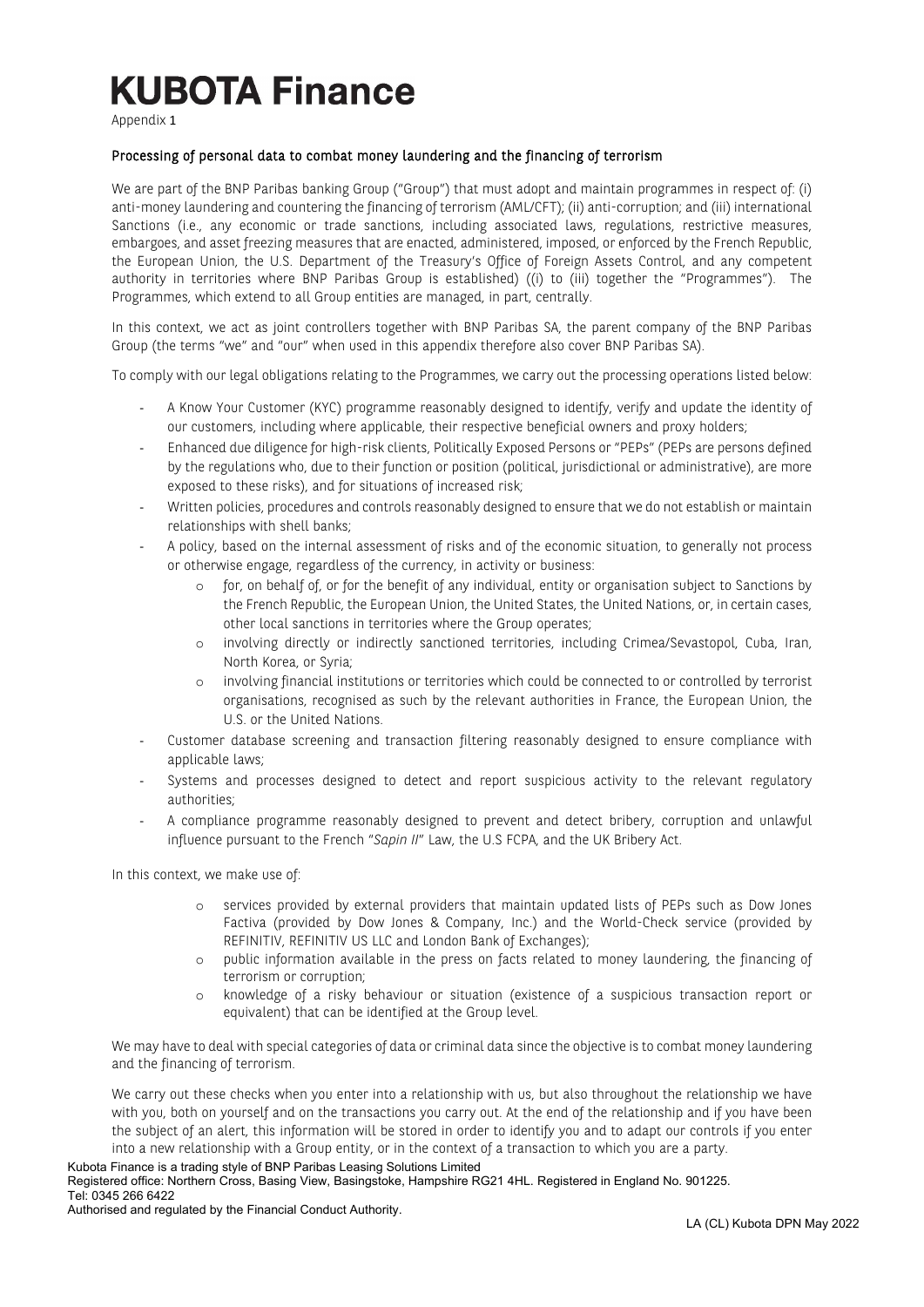In order to comply with our legal obligations, we exchange information collected for AML/CFT, anti-corruption or international Sanctions purposes between Group entities. When your data is exchanged with countries outside: (i) the European Economic Area that do not provide an adequate level of protection, the transfers are governed by the European Commission's standard contractual clauses; and (ii) the UK that do not provide an adequate level of protection, the transfers are governed by standard contractual clauses approved by the UK government. When additional data are collected and exchanged in order to comply with the regulations of non-EU countries or the UK, this processing is necessary for our legitimate interest, which is to enable the Group and its entities to comply with their legal obligations and to avoid local penalties.